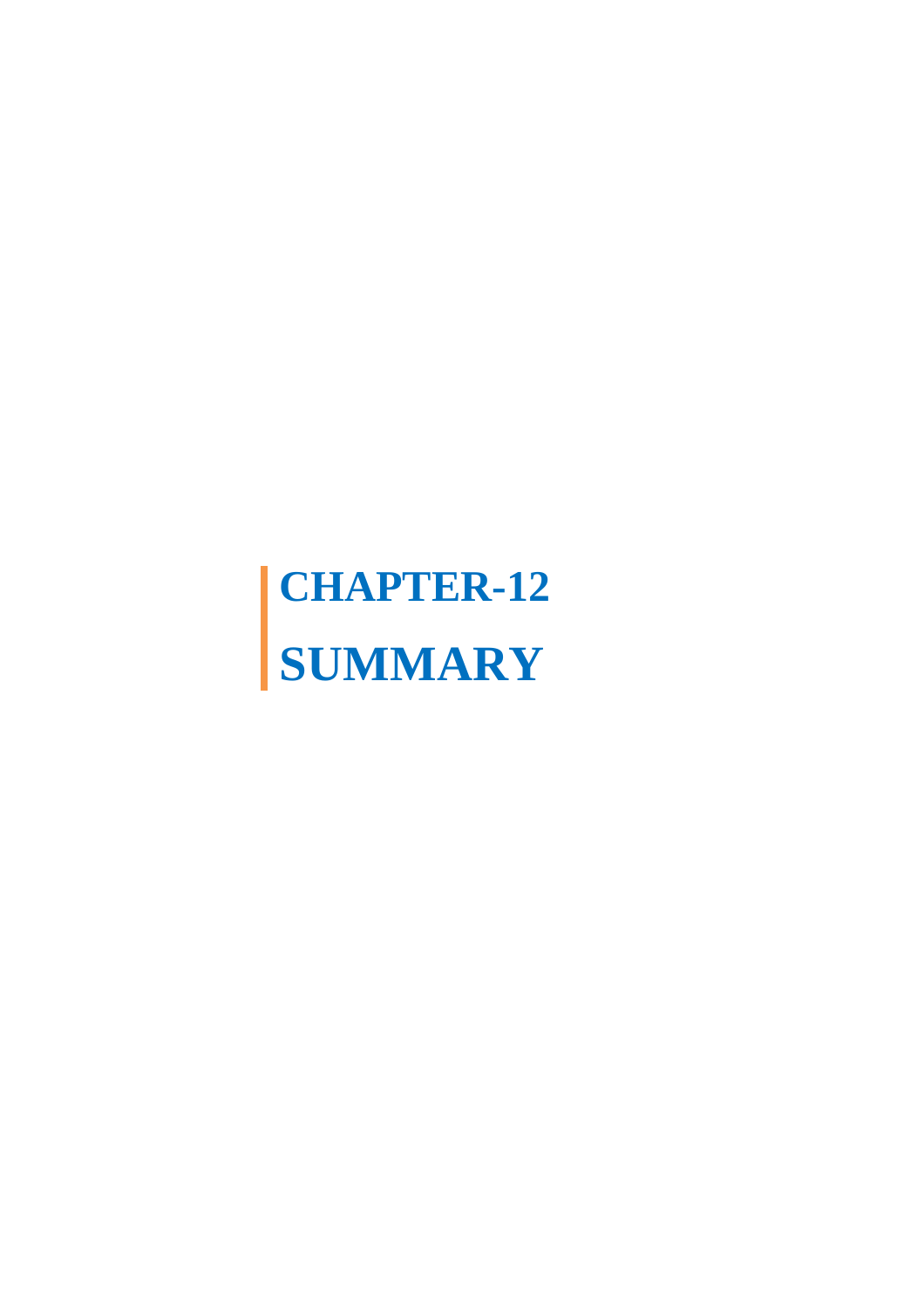## **12.0. Summary**

Arsenic contamination from different ways has become major trouble. Arsenic abruptly affects the agricultural production and creates a threat to human beings globally. Generally chronic arsenication manifested with several organ damage including cancer, infertility among male and female population, still birth, interrupted steroidogenesis, hyperpigmentation on skin, etc. Arsenic aided oxidative stress barely associated with interruption of redox balance and uncontrolled production of free radicals which further correlated with malfunctioning of internal antioxidants. This unbalanced condition led to cellular degradation, lipid peroxidation, cellular apoptosis, necrosis and over-synthesis of numerous proinflammatory markers. Hence, combating arsenic intoxication and its hazards needs quick therapeutic management. Application of traditional management policy has various degrees of dreadful side effects. In addition, an alarming condition has been found among the arsenic affected habitants about the long term painful and invasive therapy. Therefore, a novel non-invasive painless oral management with nutraceutical competency is required to combat against arsenic allied delinquencies among people. In this research work NAC was applied in various modes to mitigate arsenic intoxication and associated hepatic and reproductive dilemmas. In total experiments Wistar strain virgin female rats were utilized and the outcome of NAC was examined in several manners i.e. direct effect (*in vitro* study), protective (coadministration), preventive (pre-treatment) and remedial or curative (post-treatment) mode. Arsenic propagated metabolic toxicity was assayed by the assessment of SGOT, SGPT and creatinine. Oxidative stress markers were also assayed by the estimation of MDA, CD, NPSH and different antioxidant enzymes (SOD, catalase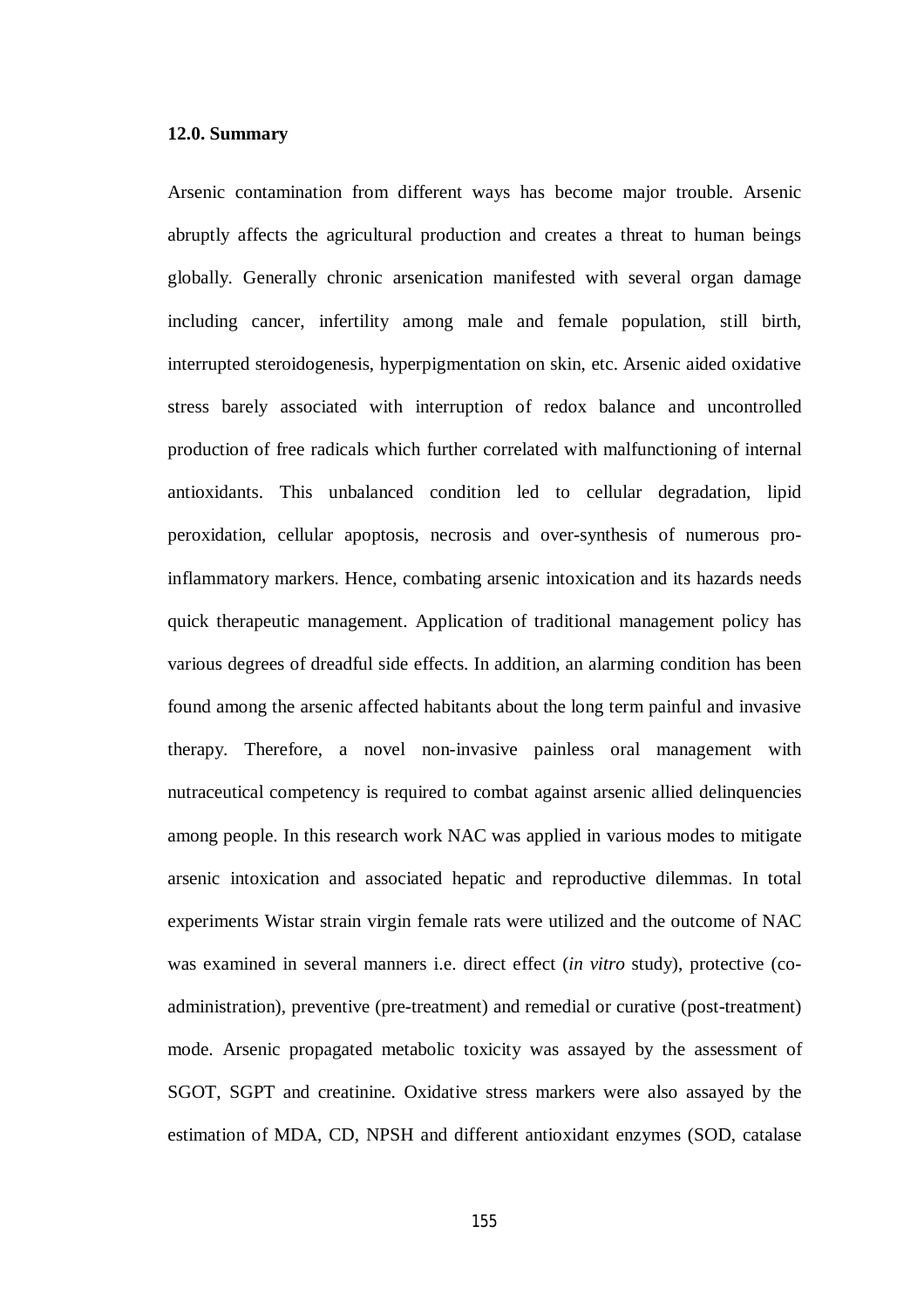and GPx). Cellular DNA fragmentation and single cell lysis were performed by comet assay. Arsenic aided tissue necrosis was assessed by LDH estimation. The status of gonadotropins (LH-FSH), estradiol, histo-architecture of ovary-uterus and steroidogenic enzymes  $(\Delta^5, 3\beta$ -HSD, 17 $\beta$ -HSD) level were assayed. Arsenic mediated apoptotic and inflammatory response were measured by assessing Bcl-2, Bax, p53 and IL-6, TNF- $\alpha$  and NF- $\kappa$ B. Indeed, the status of MT-1, Hcy and vitamin B<sub>12</sub> and folic acid were also analysed in the study.

Outcome of experiment-I disclosed the usefulness of NAC to resist sodium arsenite (0.6 ppm) and  $H_2O_2$  (100 mM) assisted hepatic and ovarian-uterine hazards in duration dependent style. The antioxidant NAC was able to mitigate sodium arsenite and  $H_2O_2$  driven hepatic-ovarian-uterine discrepancies when these tissues were incubated for 3 hrs and 6 hrs in Kreb's solution. Arsenic along with  $H_2O_2$  responded oxidative stress was well managed by the inclusion of NAC. This antioxidant component finely mitigated MDA-CD status whether delicately induced the enzymatic function of SOD, catalase plus GPx in hepato-ovarian-uterine tissues. Besides, the interrupted ovarian steroidogenesis was also controlled by NAC. NAC may promote GSH synthesis for the functioning of antioxidant enzyme and minimized free radical formation. Additionally, the direct attachment of arsenic with sulfhydryl and hydroxyl group of NAC was believed to be imperative for protection against arsenication. Whether, 6 hrs incubation of these organs with NAC revealed to be effective in combating these toxicants with respect to the tissue incubated for 3 hrs.

Experiment-II offered the dose dependent response of NAC in combating sodium arsenite mediated uterine tissue distortion. Two doses of NAC were orally given by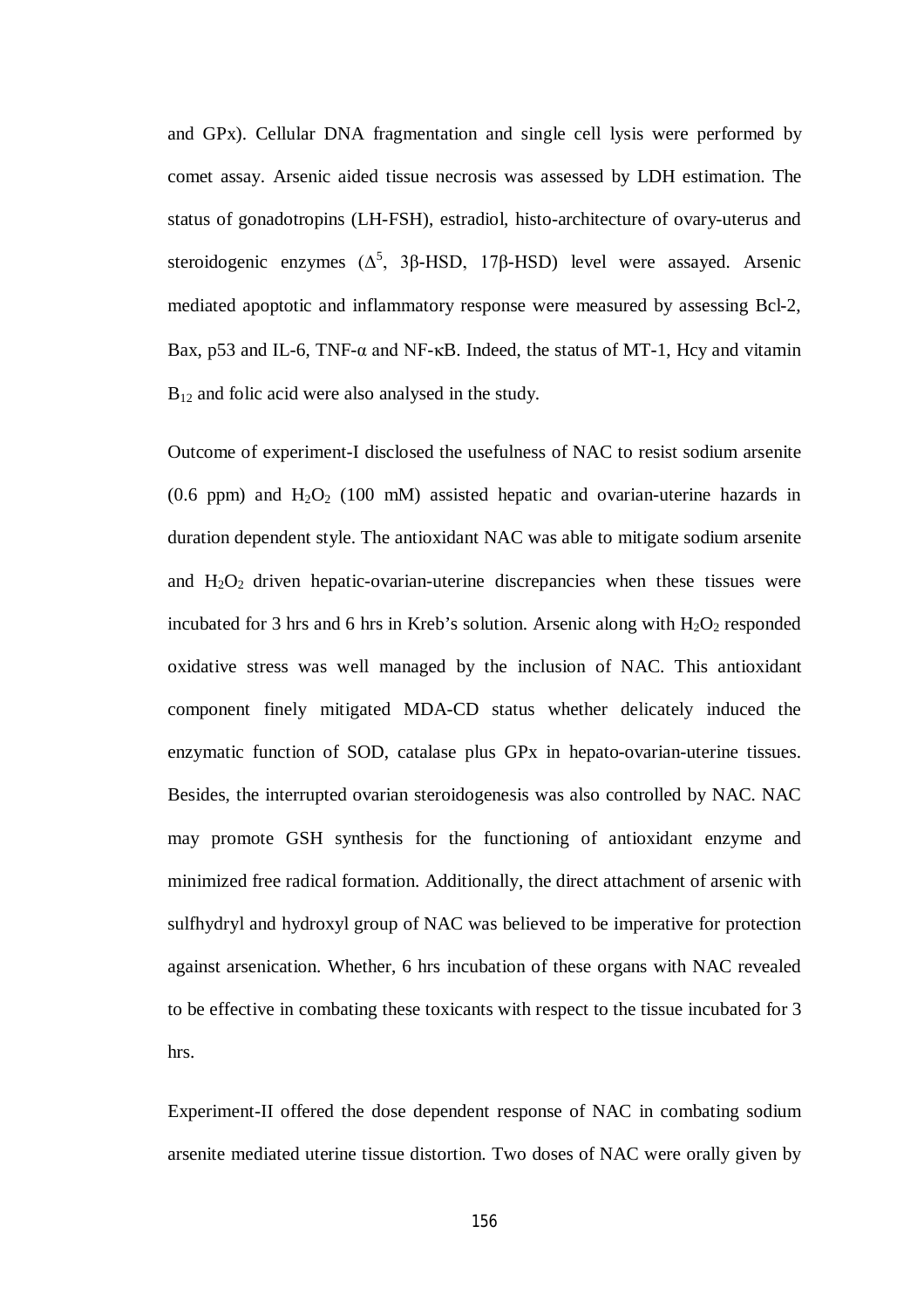gavage (50 mg and 100 mg per kg body weight) whereas 10 mg per kg body weight of sodium arsenite was given in the study models. Sodium arsenite was documented for over-synthesis of ROS in uterus thereby lowered the functioning of uterine antioxidant enzymes. The interrupted gonadotropins action, DNA breakage, ovarianuterine aberrations by arsenication was brought back to normalcy with NAC. Here 100 mg per kg body weight of NAC was more effective to resist arsenite driven malfunctions than that of 50 mg NAC per kg body weight.

Experiment-III demonstrated the preventive motif of NAC in combating arsenic mediated reproductive ailments. NAC was given at 100 mg dose per kg body weight against 10 mg per kg body weight of sodium arsenite. Elevated ROS productions, lipid peroxidation, enzymatic malfunction, impaired steroidogenesis due to arsenic were profoundly managed by pretreatment of NAC. Surge of inflammatory markers like NF- $\kappa$ B, TNF- $\alpha$  plus IL-6 with subsequent down streaming of vitamin B<sub>12</sub> plus folic acid all together increased the hazardous consequence of arsenic. NAC oralapplication remarkably and significantly counteracted upon arsenic primed impairments and re-instigated endogenous enzymatic usefulness. Ovarian-uterine morphology was re-structured via improved estradiol synthesis and better ER-α signaling by NAC.

Results from experiment-IV projected the curative act of NAC; DMSA was separately or jointly given against sodium arsenite. NAC alone as well as conjointly with DMSA was extremely supportive to mitigate redox hazards along with their subsequent action through enabling antioxidant potentialities. The thiol content has been upgraded and circulatory LDH status was lessened at superior level by NAC. The gonadotropins and estradiol surge and ER-α upgradation due to NAC revealed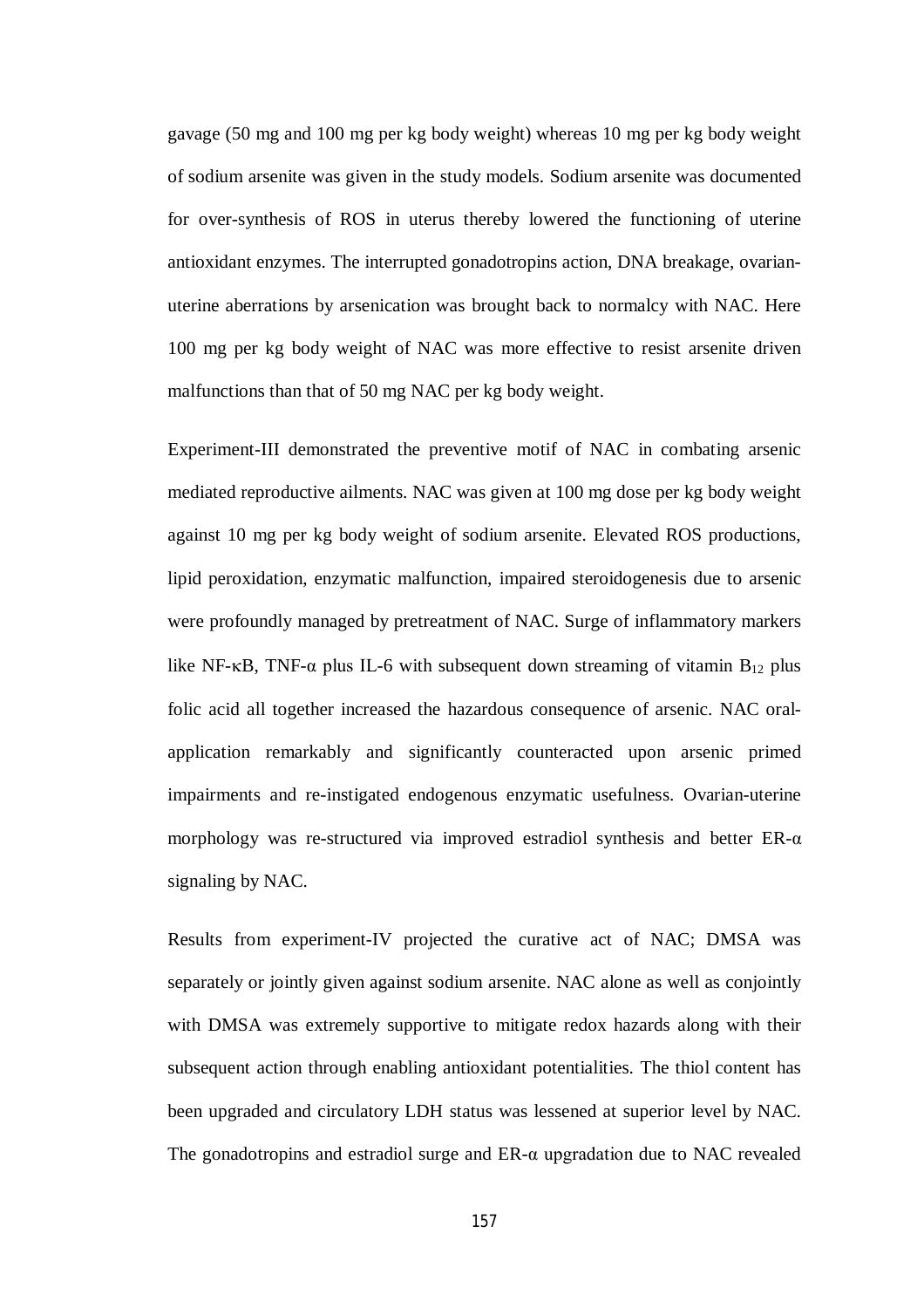the theory that NAC promotes steroidogenesis that eventually supports the above said hormonal status. The MT-I expression was down-regulated by NAC with consecutive up-streaming of B vitamins  $(B_{12}$  and folic acid). This further may disseminate the arsenic exclusion from the system with minimization of Hcy surge by the proposition of NAC. The results from experiment-IV pointed that in many instances DMSA alone itself was incapable to execute significant outcome against arsenic wherein NAC and DMSA jointly exerted pronounced effect to antagonize arsenic driven malfunctions in model animals.

Experiment-V illustrated curative utility of NAC via dietary supply to abolish arsenic augmented hepato-renal and ovarian-uterine disorders. NAC was applied through dietary intervention at the dose of 250 mg per kg body weight to delineate the positive impact against arsenication. Arsenic responded oxidative stress was eliminated successively by dietary post-supplementation with NAC. Alteration of redox imbalance in arsenicated rats was balanced when NAC was supplied. The liver and kidney tissue aberrations have been renovated well with NAC. The steroidogenesis was recovered by repleting gonadotropins and estradiol by NAC. NAC also promoted ER-α signaling in ovarian-uterine tissues. The apoptotic and inflammatory response were significantly corrected after supplying NAC in diet by down-streaming of p53 and Bax gene regulation along with NF- $\kappa$ B plus TNF- $\alpha$ modulation. Besides, the specific chelating site of NAC may accelerate the progress of arsenic chelation and elimination of arsenic by involving SAM pool. However, NAC may spare the predisposition factor like cysteine for enzyme activation for arsenic methylation and upgrade the propensity of this process with consecutive renewal of  $B_{12}$  plus folic acid and controlled release of Hcy in circulation.